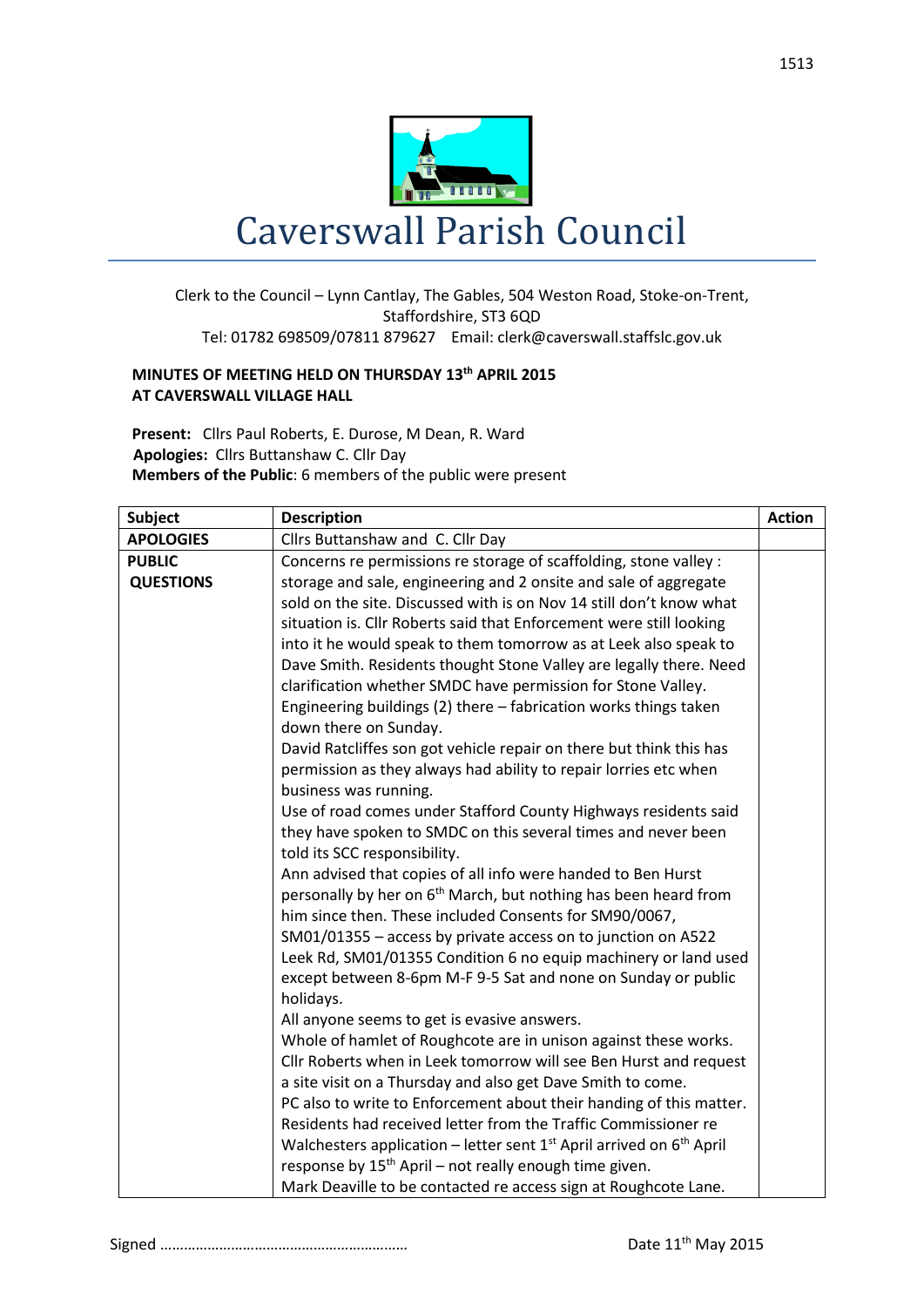| <b>Subject</b>         | <b>Description</b>                                                             | <b>Action</b> |
|------------------------|--------------------------------------------------------------------------------|---------------|
|                        | Private road gets locked so no access to site. Gate at Roughcote               |               |
|                        | end should never be opened. Who is responsible for making the                  |               |
|                        | decision?                                                                      |               |
|                        | Who will enforce it?                                                           |               |
|                        | Tipping going on all sorts of things paint tins, fire extinguishers.           |               |
|                        | Walchesters lorries are doing the tipping. PC advised residents to             |               |
|                        | record when this happens as it is evidence if needed.                          |               |
|                        | Ann, as were the other residents, was unhappy with the time it has             |               |
|                        | taken to get anything done. First notified Leek on 11 <sup>th</sup> November,  |               |
|                        | $1st$ Dec informed PC, 5 Jan attended PC meeting, 2 Feb again to PC            |               |
|                        | meeting, 6 march went to SMDC handed info to Ben(this info came                |               |
|                        | from Mr Doughty.)                                                              |               |
| <b>MINUTES</b>         | It was resolved that the minutes of the previous meeting were to               |               |
|                        | be signed as a true and correct record.                                        |               |
| <b>DECLARATION OF</b>  | None                                                                           |               |
| <b>INTEREST</b>        |                                                                                |               |
| <b>REPORTS</b>         | 53/15 County Councillor - not present                                          |               |
| <b>COUNTY/DISTRICT</b> | 54/15 District Councillor - nothing to report                                  |               |
| <b>COUNCILLORS</b>     |                                                                                |               |
| HANDYMAN/              |                                                                                |               |
| <b>LENGTHSMAN</b>      | 55/15                                                                          |               |
| <b>REPORT</b>          | Road signs cleaned by Town and Country Services                                |               |
|                        | <b>HIGHWAYS ISSUES -</b>                                                       |               |
| <b>MATTERS ARISING</b> | 56/15 School Parking Problems                                                  |               |
| <b>FROM PREVIOUS</b>   | Meeting arranged with Mark Deaville and a SCC Highways                         |               |
| <b>MEETINGS</b>        | representative on 20 <sup>th</sup> April at 2.30pm so they can see the problem |               |
|                        | first hand. Cllrs Durose and Dean to attend.                                   |               |
|                        | 57/15 Grids and Drains                                                         |               |
|                        | $(31/15)$ no report                                                            |               |
|                        | 58/15 The Hollows                                                              |               |
|                        | (32/15)                                                                        |               |
|                        |                                                                                |               |
|                        | 59/15 Car Park Use                                                             |               |
|                        | (20/15, 04/15. 137/14. 125/14, 110/14, 93/14, 80/14, 68/14,                    |               |
|                        | 54/14, 39/14, 19/14, 05/14, 163/13, 150/13, 135/13, 120/13,                    |               |
|                        | 103/13, 085/13, 065/13, 050/13, 037/13, 023/13)                                |               |
|                        | Meeting with VH representatives was held and outcome was that a                |               |
|                        | key was to be given to them for the new lock the Parish Council                |               |
|                        | had placed on the galvanised gate between the car park. Village                |               |
|                        | Hall committee requested a meeting every quarter which was                     |               |
|                        | considered a good idea.                                                        |               |
|                        | Clerk to write to the St Peters School to request that they ensure             |               |
|                        | that the gate is locked at all times, this also applies to the two field       |               |
|                        | gates, the gates must be locked as soon as last car leaves and not             |               |
|                        | left open until the caretaker finishes for the night.                          |               |
|                        | Posts at Playing fields by Village Hall - what height where want               |               |
|                        | them VH were to get back to us.                                                |               |
|                        | 60/15 Playing Fields                                                           |               |
|                        | (21/15, 06/15, 139/14. 126/14, 112/14, 95/14, 82/14, 70/14,                    |               |
|                        | 56/14, 42/14, 22/14, 08/14, 165/13, 153/13, 138/13, 126/13,                    |               |
|                        | 084/13, 064/13, 049/13, 036/13, 025/13, 010/13, 093/12)                        |               |
|                        | On going - still awaiting statements of knowledge.                             |               |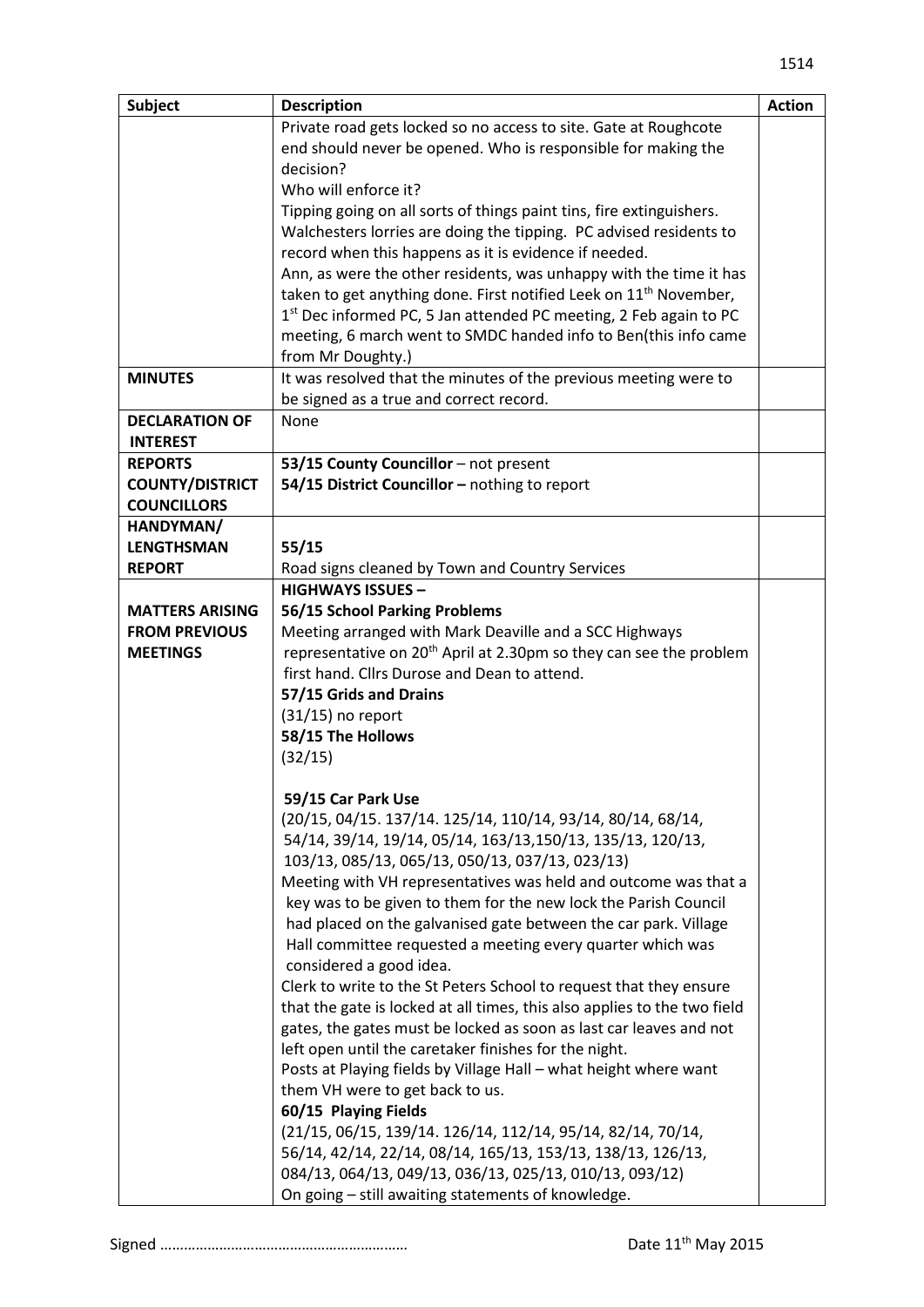| <b>Subject</b>                        | <b>Description</b>                                                                                                                                                                                                                                                                                                                                                                            | <b>Action</b> |
|---------------------------------------|-----------------------------------------------------------------------------------------------------------------------------------------------------------------------------------------------------------------------------------------------------------------------------------------------------------------------------------------------------------------------------------------------|---------------|
|                                       | 61/15 Footpaths:<br>Nothing to report.                                                                                                                                                                                                                                                                                                                                                        |               |
|                                       | 62/15 Defibrillator:<br>(23/15, 08/15, 142/14. 128/14, 114/14, 97/14, 84/14, 73/14, 59/14,<br>46/14, 27/14)<br>On going - still waiting on Andy for Red House to contact the<br>Brewery.                                                                                                                                                                                                      |               |
|                                       | 63/15 Notice Board:<br>(5/15, 16/15)<br>Photos of noticeboards sent to Cllr Roberts by Clerk. Cllr Roberts to<br>ask at work if can be made by students as a project.                                                                                                                                                                                                                         |               |
|                                       | 64/15 Flower Boxes on railings:<br>(34/15)<br>Cllr Cartwright has taken all plants out. It was agreed to wait until<br>time to put summer plants in.                                                                                                                                                                                                                                          |               |
|                                       | 65/15 Boot Camp:<br>Decision made to ask for a donation of £25.00 per week for the 5<br>weeks, negotiable for each new session. Deposit of £30.00 for the<br>key refundable on return of key.                                                                                                                                                                                                 |               |
|                                       | <b>Unresolved Items: none</b>                                                                                                                                                                                                                                                                                                                                                                 |               |
| <b>CORRESPONDENCE</b>                 | 66/15<br><b>TSB</b><br><b>Bank Statement</b><br>Post Office<br>Reopening of Caverswall Post Office on 1 <sup>st</sup> June                                                                                                                                                                                                                                                                    |               |
|                                       | 2015<br><b>Village Hall</b><br>Re meeting about car park etc<br>Support Staffordshire Re The Future of the Churnet Valley Living<br>Landscape Partnership                                                                                                                                                                                                                                     |               |
|                                       | <b>SCC</b><br>Re Community Paths Initiative - Bids for 2015/16<br><b>Matthew Ellis</b><br>Re School Parking problems<br>Mark Deaville<br>Re School Parking problems<br>Re VAT returns / Paying PAYE electronically<br><b>HMRC</b>                                                                                                                                                             |               |
| <b>FINANCE AND</b><br>2015/16 PRECEPT | 67/15<br>Payments:<br>The following accounts were approved for payment:-<br>Mrs L Cantlay - Clerk Salary and Expenses - March<br>£213.00*<br>Town & Country Services - March work<br>£180.00<br>R Nicholls - Handyman work - Feb/March<br>£97.28<br>TOTAL PAYMENTS THIS MONTH - £507.28<br>- indicates payments to be made via Internet Banking Faster<br>*,<br>Payment, approved at meeting. |               |
|                                       | Transfer - none required                                                                                                                                                                                                                                                                                                                                                                      |               |